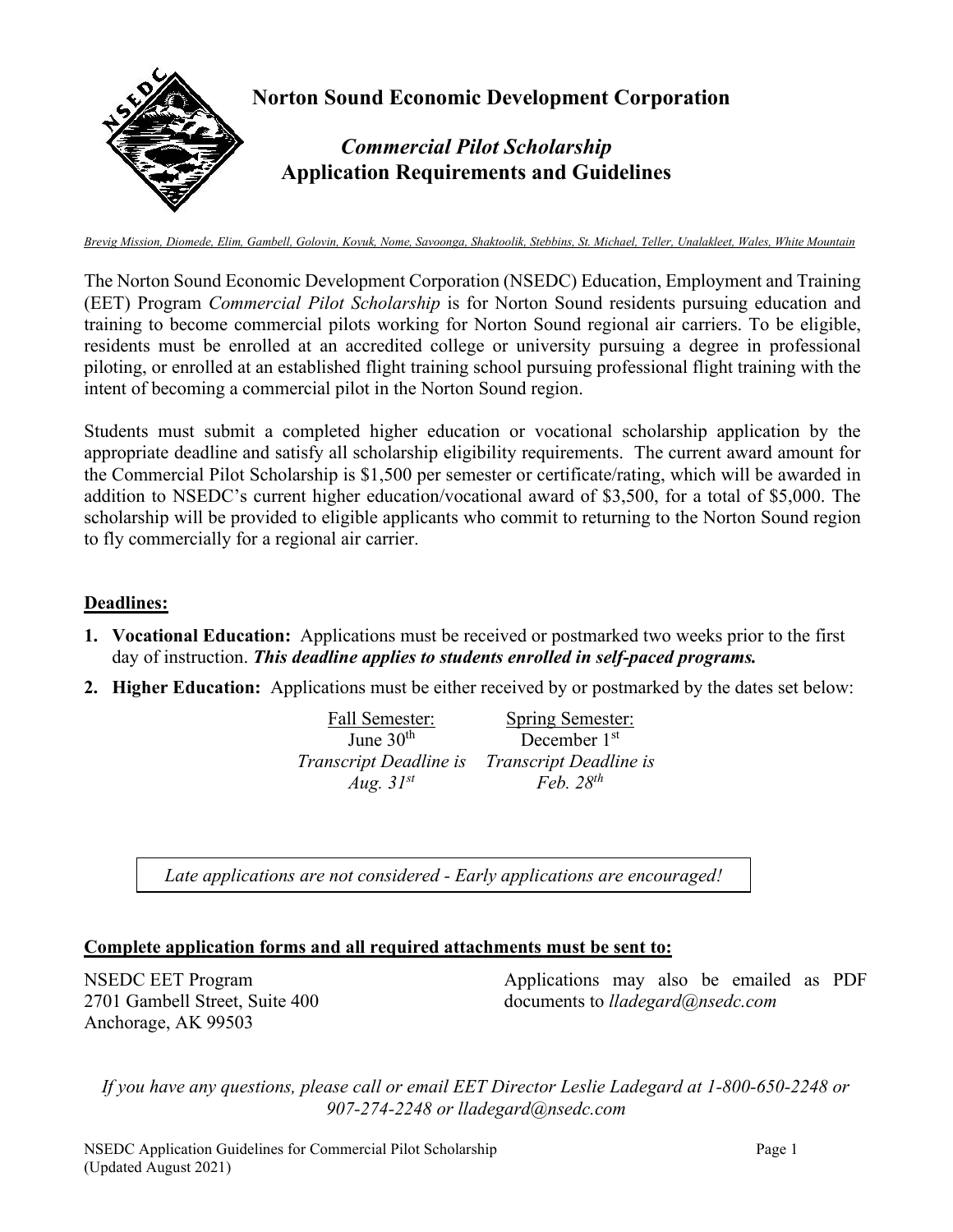## **NSEDC Commercial Pilot Scholarship Application Requirements:**

- **1. New Students.** All applications from new students must include the following:
	- **a. NSEDC Scholarship Application Form or Pages 3-5 and 9 of CACHE Application Form and all required documents.**
	- **b. One Personal Essay:** Why do you want to become a commercial pilot? Explain, in detail, why you want to be a commercial pilot and the steps you will take to become a commercial pilot working in the Norton Sound region. (Must be 250-500 words).
	- **c. Release of Information Form.**
- **2. Continuing Students.** Students who received a commercial pilot scholarship the previous semester must submit:
	- **a. Continuing Student Application Form or Continuing CACHE Application Form.** Fill out and submit either application form by the deadline.
	- **b. Release of Information Form.**
	- **c. Residency Certification Form.** Submit a signed Residency Certification form. However, proof of residency does not need to be submitted unless requested by NSEDC.
	- **d. Transcripts, as soon as available.** Official transcripts are required after the Spring and Summer Semesters; however unofficial transcripts are acceptable for students following the Fall semester, if they are enrolled in the same school for the Spring semester. Official transcripts are not always available by the application deadline and may be submitted later. However, NSEDC will not send a scholarship award check until the official transcript from the prior semester is received.
	- **e. Transfer Students**: Continuing students who transfer to a new school must submit a new letter of acceptance, a continuing student application, and official transcripts from their prior institution.

## **NSEDC Commercial Pilot Scholarship Recipient Eligibility Requirements**

- **1. High School Diploma or GED:** Scholarship recipients must have graduated from high school in the Norton Sound region or Mt. Edgecumbe High School or have earned a General Education Diploma (GED). This requirement does not apply to students over the age of 45.
- **2. Norton Sound Region Residency:** Each scholarship recipient must qualify as a Norton Sound resident under NSEDC's Norton Sound Residency Guidelines or be a resident of Shishmaref, and must sign a residency certification form. Proof of current residency is required as part of the new student application and NSEDC may request new and continuing students to provide additional proof of residency. *Note:* Students may claim internships or temporary summer employment in a degreerelated job as an additional allowable absence under the Norton Sound Residency Guidelines. Allowable absences do not count against the maximum number of days that an individual can be out of the region.
- **3. Enrollment:** Scholarship recipients must be enrolled in an accredited two-year professional pilot program, four-year college or university, or established flight school.
- **4. Credit Load/Contact Hour Requirements:**
	- **a. Full-time Students:** Except as provided below, scholarship recipients must be full-time students. To qualify as full-time students, undergraduates must carry at least 12 credits per semester or 10 credits per quarter.
	- **b. Self-paced Programs:** Students pursuing professional flight training with the intent of applying the training toward commercial piloting. Eligible vocational training includes the pursuit of the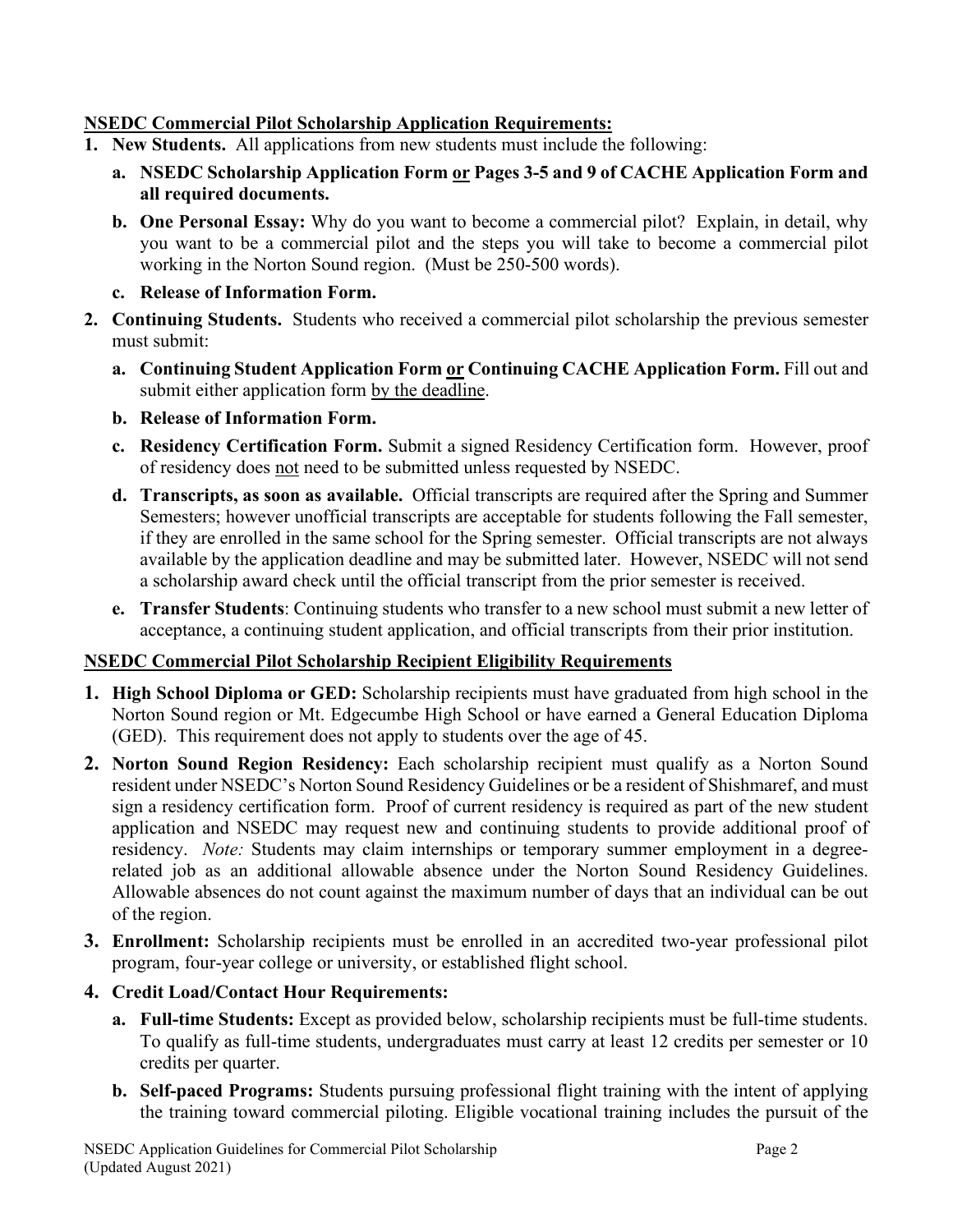following at an established flight training school: a private pilot's license, commercial pilot rating, instrument rating, multi-engine rating, or Airline Transport Pilot (ATP) certificate. For students enrolled in self-paced programs or schools, only one award will be made toward the pursuit of a specific certificate/rating and student must complete certificate/rating within six months of enrollment. Upon receiving a certificate/rating, students are eligible for further funding for subsequent certificate/ratings if all other eligibility requirements are met.

- **5. Higher Education Grade Point Average (GPA):** Scholarship recipients must maintain at least a 2.5 GPA each semester or quarter.
- **6. Background Checks & Scholarship Disqualification:**
	- a. Applicability: To ensure an applicant maintains eligibility throughout their education and training, NSEDC will conduct a background check with each application submitted.
	- b. Disqualification: NSEDC shall disqualify from consideration any applicant: who misrepresents their criminal history on their application and/or who has a criminal history that includes a conviction of any crime(s) that would affect his/her licensure, certification, professional standing, or employability in order to be a commercial pilot.
	- c. Procedure: All applicants will be required to consent to a release of criminal background check results as part of the application process. Results will be kept as confidential as possible and will be used solely for the purpose of evaluating the applicant's eligibility. Any applicant who is disqualified based on their criminal history shall be informed of the basis for disqualification in writing and shall have the opportunity to dispute the accuracy of the background check results.
- **7. Financial Need:** Scholarship recipients must show financial need after other sources of funding have been considered.
- **8. Ineligible Students.** Scholarship awards will not be provided to students who do not meet the requirements set forth in these guidelines.

# **NSEDC Scholarship Award and Appeals Processes**

- **1. Award Criteria.** NSEDC strives to award scholarships to all students who submit completed applications by the deadline and who satisfy the scholarship recipient eligibility requirements. However, if the number of scholarship recipients exceeds the funds allocated for scholarships, then higher education awards will be based on financial need and GPA, and vocational education awards will be based on financial need, availability of employment opportunities for graduates from the training program, and commitment to complete training.
- **2. Exceptions and Waivers.** All deadlines and eligibility requirements are strictly enforced. Only exceptions or waivers that are expressly allowed under this written policy may be considered, including the two following exceptions:
	- **a) Academic Probation:** If a continuing student receives a scholarship, but fails to meet the credit load and/or GPA requirements, the student shall be placed on academic probation for the following session. If the student does not meet the credit load and GPA requirements the following session, the student will not be eligible to receive future scholarship awards until completing a session that satisfies the credit load and GPA requirements. If the student does not earn all credits attempted and funded the following session, the student will not be eligible to receive future scholarship awards until completing a session in which all credits attempted are earned, while meeting the GPA requirement.